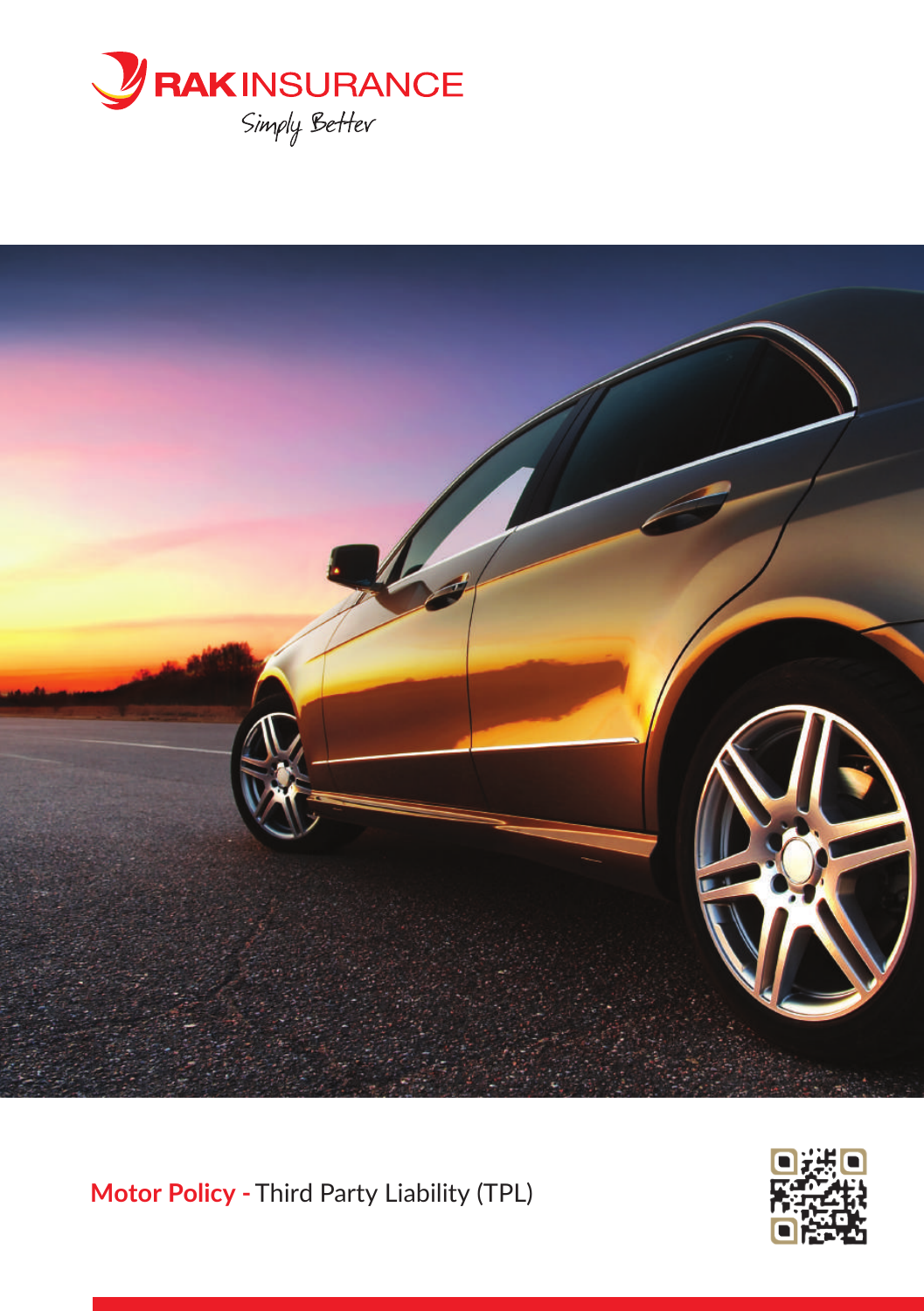

## **RAKINSURANCE Motor Policy - Third Party Liability (TPL)**

RAKINSURANCE Motor Policy - Third Party Liability (TPL) provides cover against accidental damage to a third party vehicle and property.

RAKINSURANCE offers optional benefits cover for:

- Personal accident for driver and passenger
- Tool of trade (for commercial vehicles only)
- Orange card (Oman Third Party Liability)

## **Online Solutions**

You can now buy your Motor insurance through our online portal simply visit our website at **www.rakinsurance.com** and click Buy Online. Our online portal offers:

- Quick online quote
- Hassle free online purchase
- Simplified documentation
- Personalised customer portal

| <b>Third Party Liability</b>             | <b>Coverage</b>                         |
|------------------------------------------|-----------------------------------------|
| Death and bodily injury                  | $\checkmark$ (Unlimited)                |
| Property damages                         | √ Up to AED 2,000,000                   |
| National Ambulance service               | $\checkmark$ Up to AED 6,770 per person |
| <b>Roadside Assistance Services</b>      |                                         |
| 24 hours roadside assistance             | ✓ UAE and Oman                          |
| Accidental towing service                | √                                       |
| Mechanical Breakdown towing service      | $\checkmark$                            |
| Battery boost service                    | $\checkmark$                            |
| Onsite Battery Replacement               |                                         |
| Flat tyre service                        | √                                       |
| Lock out service                         | $\checkmark$                            |
| On road emergency fuel delivery          | $\checkmark$                            |
| Off road recovery service                | $\sqrt{3}$ times a year)                |
| Car registration service                 | $\sqrt{}$ (Once a year)                 |
| Discounted International Driving License | √                                       |
| Automobile Related Discounts Offer       | $\checkmark$                            |